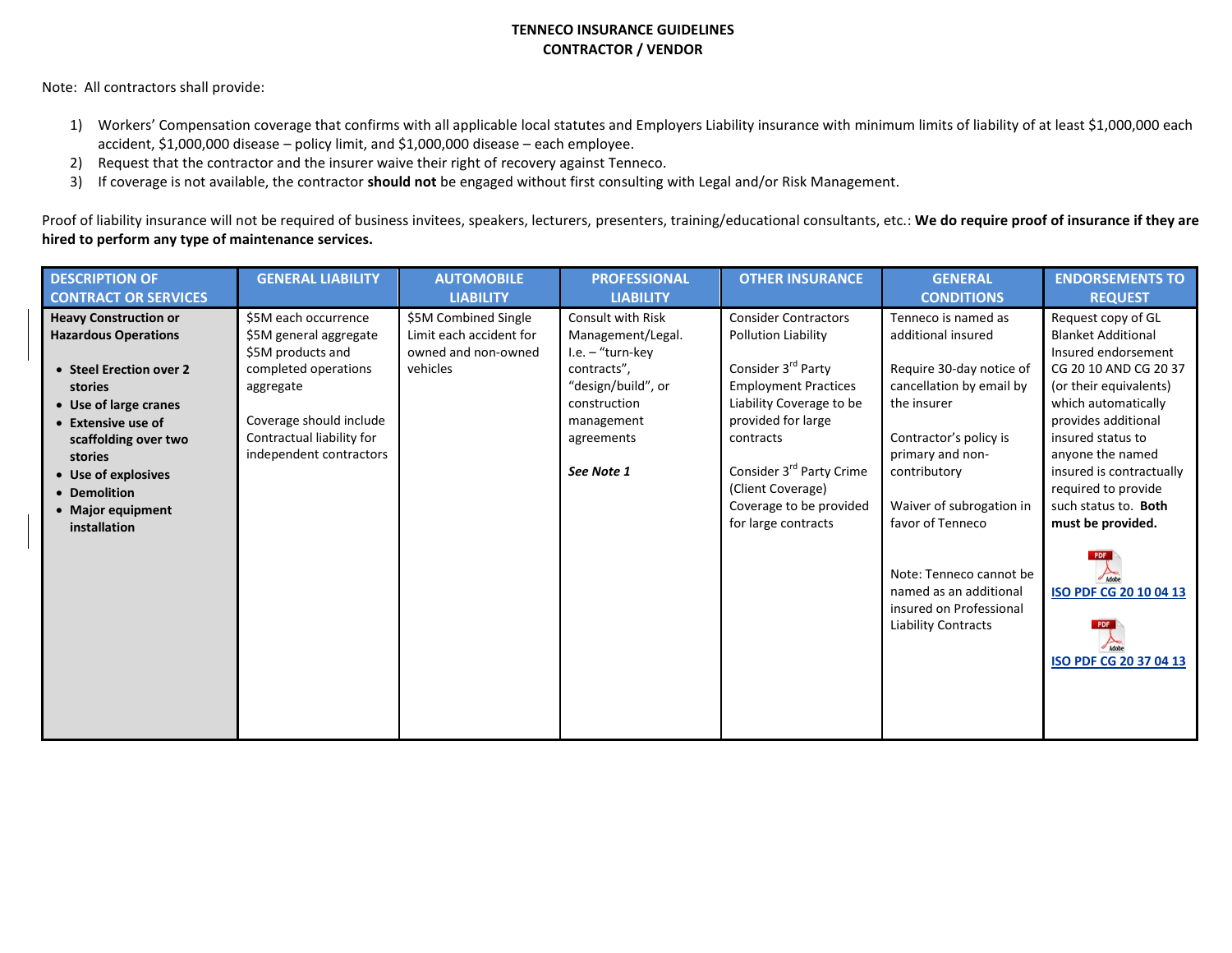| <b>DESCRIPTION OF</b><br><b>CONTRACT OR SERVICES</b>                                                                                                                                                              | <b>GENERAL LIABILITY</b>                                                                                                                                                                                                                                                                                                                                      | <b>AUTOMOBILE</b><br><b>LIABILITY</b>                                                                                                                      | <b>PROFESSIONAL</b><br><b>LIABILITY</b> | <b>OTHER INSURANCE</b>                                                                                                                                                                                                                      | <b>GENERAL</b><br><b>CONDITIONS</b>                                                                                                                                                                                            | <b>ENDORSEMENTS TO</b><br><b>REQUEST</b><br>(See Note 4)                                                                                                                                                                                                                                                                                                          |
|-------------------------------------------------------------------------------------------------------------------------------------------------------------------------------------------------------------------|---------------------------------------------------------------------------------------------------------------------------------------------------------------------------------------------------------------------------------------------------------------------------------------------------------------------------------------------------------------|------------------------------------------------------------------------------------------------------------------------------------------------------------|-----------------------------------------|---------------------------------------------------------------------------------------------------------------------------------------------------------------------------------------------------------------------------------------------|--------------------------------------------------------------------------------------------------------------------------------------------------------------------------------------------------------------------------------|-------------------------------------------------------------------------------------------------------------------------------------------------------------------------------------------------------------------------------------------------------------------------------------------------------------------------------------------------------------------|
| <b>Motor Transport Contracts</b>                                                                                                                                                                                  | \$5M each occurrence<br>\$5M general aggregate<br>\$5 M products and<br>completed operations<br>aggregate<br>Coverage should include<br>Contractual liability for<br>independent contractors                                                                                                                                                                  | \$5M Combined Single<br>Limit each accident for<br>owned and non-owned<br>vehicles                                                                         | No Coverage Required                    |                                                                                                                                                                                                                                             | Tenneco is named as<br>additional insured<br>Require 30 day notice of<br>cancellation by email by<br>the insurer<br>Contractor's policy is<br>primary and non-<br>contributory<br>Waiver of subrogation in<br>favor of Tenneco | Request Tenneco be<br>specifically named on<br>vendor's Auto Policy<br>Endorsement CA 2048<br>(or equivalent) and GL<br>Endorsement CG 20 26<br>(or equivalent)<br>ISO PDF CA 20 48 02 99<br><b>Additional Insured</b><br><b>Designated ISO PDF CG</b><br>20 26 07 04                                                                                             |
| <b>Exterior Building Services</b><br>(Low Risk)<br>• Working Aloft<br>• Window and building<br>cleaning<br>• Services using scaffolds or<br>suspended platforms<br>• Building alterations or<br>renovations, etc. | \$2M each occurrence<br>\$2M general aggregate<br>\$2M products and<br>completed operations<br>aggregate<br>Coverage should include<br>Contractual liability for<br>independent<br>contractors, fire damage<br>legal liability<br>Note: Depending on<br>circumstances \$2M may<br>be acceptable. Contact<br><b>Risk Management for</b><br>input and guidance. | \$2M Combined Single<br>Limit each accident for<br>owned and non-owned<br>vehicles<br>Only necessary if<br>vehicles required for<br>completion of contract | No Coverage Required                    | Consider 3 <sup>rd</sup> Party<br><b>Employment Practices</b><br>Liability Coverage to be<br>provided for large<br>contracts<br>Consider 3 <sup>rd</sup> Party Crime<br>(Client Coverage)<br>Coverage to be provided<br>for large contracts | Tenneco is named as<br>additional insured<br>Require 30 day notice of<br>cancellation by email by<br>the insurer<br>Contractor's policy is<br>primary and non-<br>contributory<br>Waiver of subrogation in<br>favor of Tenneco | Request copy of GL<br><b>Blanket Additional</b><br>Insured endorsement CG<br>20 10 AND CG 20 37 (or<br>their equivalents) which<br>automatically provides<br>additional insured status<br>to anyone the named<br>insured is contractually<br>required to provide such<br>status to. Both must be<br>provided.<br>ISO PDF CG 20 10 04 13<br>ISO PDF CG 20 37 07 04 |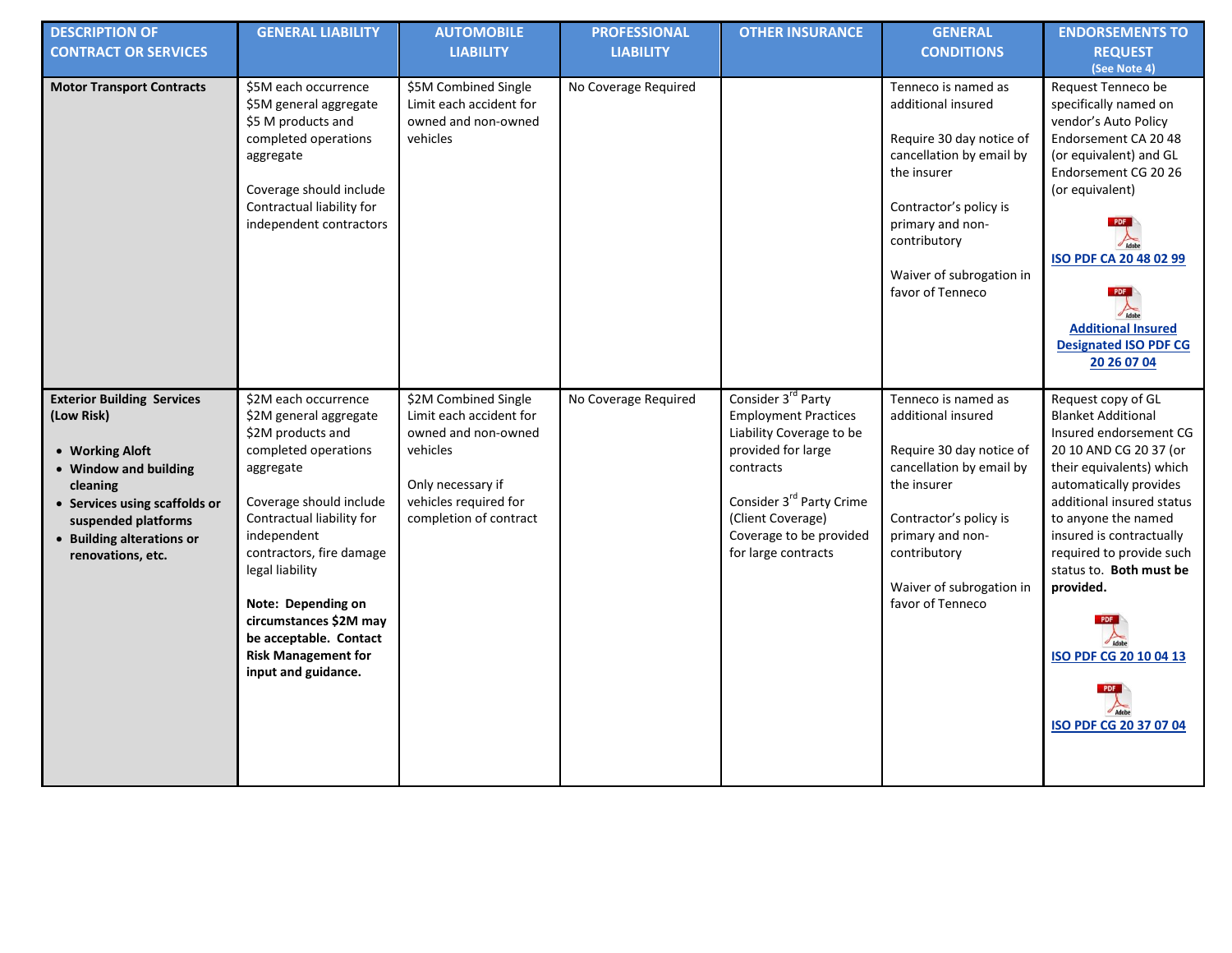| <b>DESCRIPTION OF</b><br><b>CONTRACT OR SERVICES</b>                                                                                                                                                                                                                                 | <b>GENERAL LIABILITY</b>                                                                                                                                                                                                                                                                                                   | <b>AUTOMOBILE</b><br><b>LIABILITY</b>                                                                                                                      | <b>PROFESSIONAL</b><br><b>LIABILITY</b> | <b>OTHER INSURANCE</b>                                                                                                                                                                                                                      | <b>GENERAL</b><br><b>CONDITIONS</b>                                                                                                                                                                                            | <b>ENDORSEMENTS TO</b><br><b>REQUEST</b><br>(See Note 4)                                                                                                                                                                                                                                                                                                                          |
|--------------------------------------------------------------------------------------------------------------------------------------------------------------------------------------------------------------------------------------------------------------------------------------|----------------------------------------------------------------------------------------------------------------------------------------------------------------------------------------------------------------------------------------------------------------------------------------------------------------------------|------------------------------------------------------------------------------------------------------------------------------------------------------------|-----------------------------------------|---------------------------------------------------------------------------------------------------------------------------------------------------------------------------------------------------------------------------------------------|--------------------------------------------------------------------------------------------------------------------------------------------------------------------------------------------------------------------------------|-----------------------------------------------------------------------------------------------------------------------------------------------------------------------------------------------------------------------------------------------------------------------------------------------------------------------------------------------------------------------------------|
| <b>Exterior Building Services</b><br>(High Risk)<br>• Cleaning windows<br>• Yard and lawn<br>maintenance<br>• Snow removal<br>• Other light duty (low<br>hazard) exterior services                                                                                                   | \$5M each occurrence<br>\$5M general aggregate<br>\$5M products and<br>completed operations<br>aggregate<br>Coverage should include<br>Contractual liability for<br>independent contractors<br>Note: Depending on<br>circumstances \$2M may<br>be acceptable. Contact<br><b>Risk Management for</b><br>input and guidance. | \$2M Combined Single<br>Limit each accident for<br>owned and non-owned<br>vehicles<br>Only necessary if<br>vehicles required for<br>completion of contract | No Coverage Required                    | Consider 3 <sup>rd</sup> Party<br><b>Employment Practices</b><br>Liability Coverage to be<br>provided for large<br>contracts<br>Consider 3 <sup>rd</sup> Party Crime<br>(Client Coverage)<br>Coverage to be provided<br>for large contracts | Tenneco is named as<br>additional insured<br>Require 30 day notice of<br>cancellation by email by<br>the insurer<br>Contractor's policy is<br>primary and non-<br>contributory<br>Waiver of subrogation in<br>favor of Tenneco | Request copy of GL<br><b>Blanket Additional</b><br>Insured endorsement CG<br>20 10 AND CG 20 37 (or<br>their equivalents) which<br>automatically provides<br>additional insured status<br>to anyone the named<br>insured is contractually<br>required to provide such<br>status to. Both must be<br>provided.<br>ISO PDF CG 20 10 04 13<br>ISO PDF CG 20 37 07 04                 |
| <b>Interior Building Services</b><br>• Regularly scheduled<br>cleaning and trash removal<br>• Small appliance and<br>instrumental maintenance<br>• Service and calibration<br>• Temporary personnel<br>services<br>• Food service/vending<br>• Minor maintenance and<br>repair, etc. | \$2M each occurrence<br>\$2M general aggregate<br>\$2M products and<br>completed operations<br>aggregate<br>Coverage should include<br>Contractual liability for<br>independent contractors<br>Note: Depending on<br>circumstances \$1M may<br>be acceptable. Contact<br><b>Risk Management for</b><br>input and guidance. | \$1M Combined Single<br>Limit each accident for<br>owned and non-owned<br>vehicles<br>Only necessary if<br>vehicles required for<br>completion of contract | No Coverage Required                    | Consider 3 <sup>rd</sup> Party<br><b>Employment Practices</b><br>Liability Coverage to be<br>provided for large<br>contracts<br>Consider 3 <sup>rd</sup> Party Crime<br>(Client Coverage)<br>Coverage to be provided<br>for large contracts | Tenneco is named as<br>additional insured<br>Require 30 day notice of<br>cancellation by email by<br>the insurer<br>Contractor's policy is<br>primary and non-<br>contributory<br>Waiver of subrogation in<br>favor of Tenneco | Request copy of GL<br><b>Blanket Additional</b><br>Insured endorsement CG<br>20 10 AND CG 20 37 (or<br>their equivalents) which<br>automatically provides<br>additional insured status<br>to anyone the named<br>insured is contractually<br>required to provide such<br>status to. Both must be<br>provided.<br>PDF<br>Adobe<br>ISO PDF CG 20 10 04 13<br>ISO PDF CG 20 37 07 04 |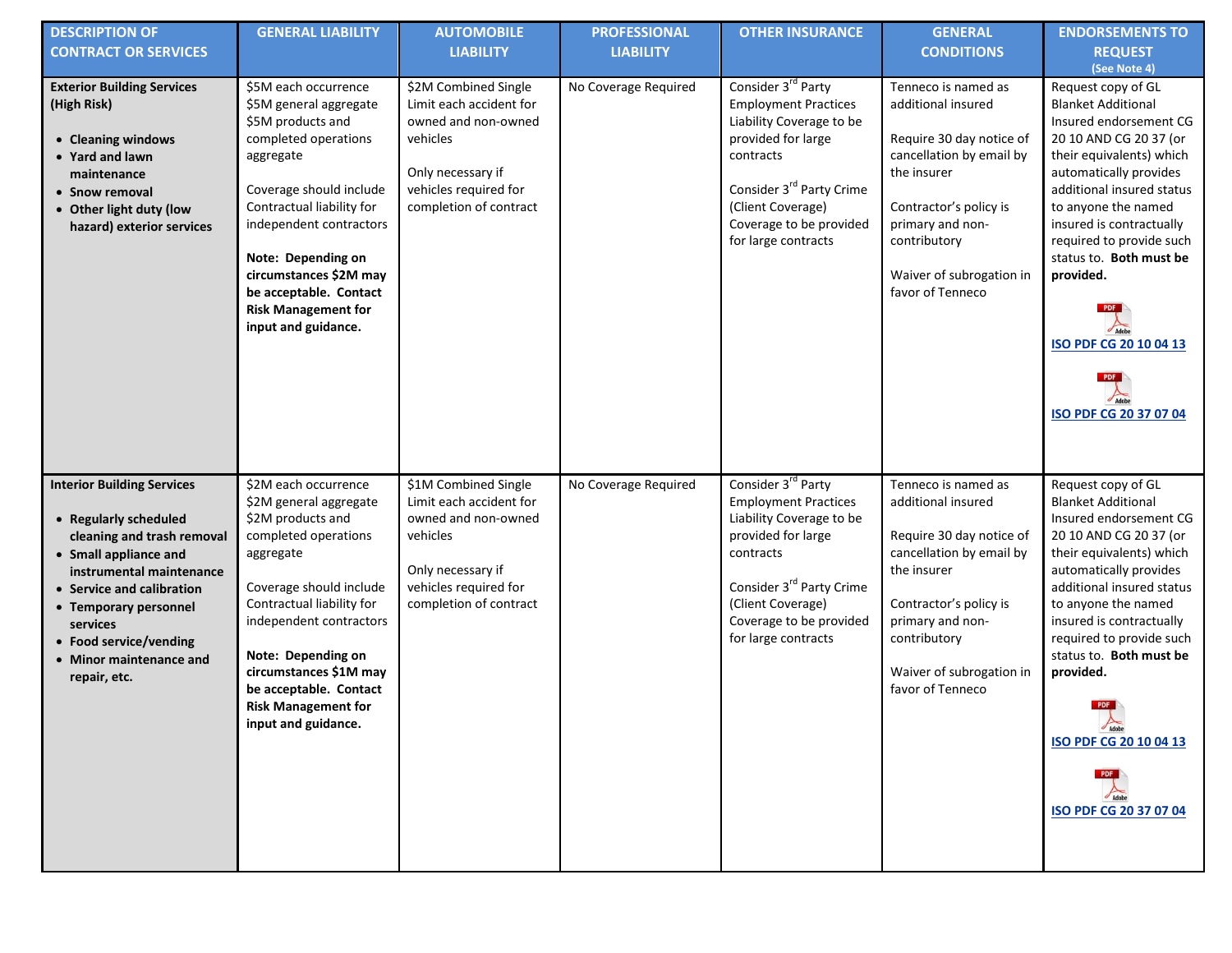| <b>DESCRIPTION OF</b><br><b>CONTRACT OR SERVICES</b>                                                                                         | <b>GENERAL LIABILITY</b>                                                                                                                                                                                                                                                                                                                 | <b>AUTOMOBILE</b><br><b>LIABILITY</b>                                                                                                                                       | <b>PROFESSIONAL</b><br><b>LIABILITY</b>                                                       | <b>OTHER INSURANCE</b>                                                                                                                                                            | <b>GENERAL</b><br><b>CONDITIONS</b>                                                                                                                                                                                            | <b>ENDORSEMENTS TO</b><br><b>REQUEST</b> |
|----------------------------------------------------------------------------------------------------------------------------------------------|------------------------------------------------------------------------------------------------------------------------------------------------------------------------------------------------------------------------------------------------------------------------------------------------------------------------------------------|-----------------------------------------------------------------------------------------------------------------------------------------------------------------------------|-----------------------------------------------------------------------------------------------|-----------------------------------------------------------------------------------------------------------------------------------------------------------------------------------|--------------------------------------------------------------------------------------------------------------------------------------------------------------------------------------------------------------------------------|------------------------------------------|
| <b>Professional Liability (Errors &amp;</b><br>Omissions)<br>Architects/Engineers.<br>All professional service<br>providers and Consultants  | \$2M each occurrence<br>\$2M general aggregate<br>\$2M products and<br>completed operations<br>aggregate<br>Coverage should include<br>Contractual liability for<br>independent contractors<br>Note: Depending on<br>circumstances \$1M may<br>be acceptable. Contact<br><b>Risk Management for</b><br>input.                            | \$1M Combined Single<br>Limit each accident for<br>owned and non-owned<br>vehicles<br>Only necessary if<br>vehicles required for<br>completion of contract                  | \$5M limit for Errors and<br>Omissions or<br>Professional Liability<br>coverage<br>See Note 2 |                                                                                                                                                                                   | Tenneco is named as<br>additional insured<br>Require 30 day notice of<br>cancellation by email by<br>the insurer<br>Contractor's policy is<br>primary and non-<br>contributory<br>Waiver of subrogation in<br>favor of Tenneco |                                          |
| <b>Environmental Services</b><br>• Asbestos abatement<br>• Solid or hazardous<br>material/waste<br>• Transport, disposal,<br>recycling, etc. | \$5M each occurrence<br>\$5M general aggregate<br>\$5M products and<br>completed operations<br>aggregate<br>Coverage should include<br>Contractual liability for<br>independent contractors<br>Note: Depending on<br>circumstances \$2M may<br>be acceptable. Contact<br><b>Risk Management for</b><br>input and guidance.<br>See Note 3 | \$2M Combined Single<br>Limit each accident for<br>owned and non-owned<br>vehicles<br>No exclusion for<br>pollution related liability<br>- gradual, sudden or<br>accidental | \$2M limit for Errors and<br>Omissions or<br>Professional Liability<br>coverage               | \$2M limit for<br>appropriate<br>environmental liability<br>insurance; i.e.,<br>• Asbestos abatement<br>• Contractors<br>Operations and<br><b>Professional Services</b><br>(COPS) | Tenneco is named as<br>additional insured<br>Require 30 day notice of<br>cancellation by email by<br>the insurer<br>Contractor's policy is<br>primary and non-<br>contributory<br>Waiver of subrogation in<br>favor of Tenneco |                                          |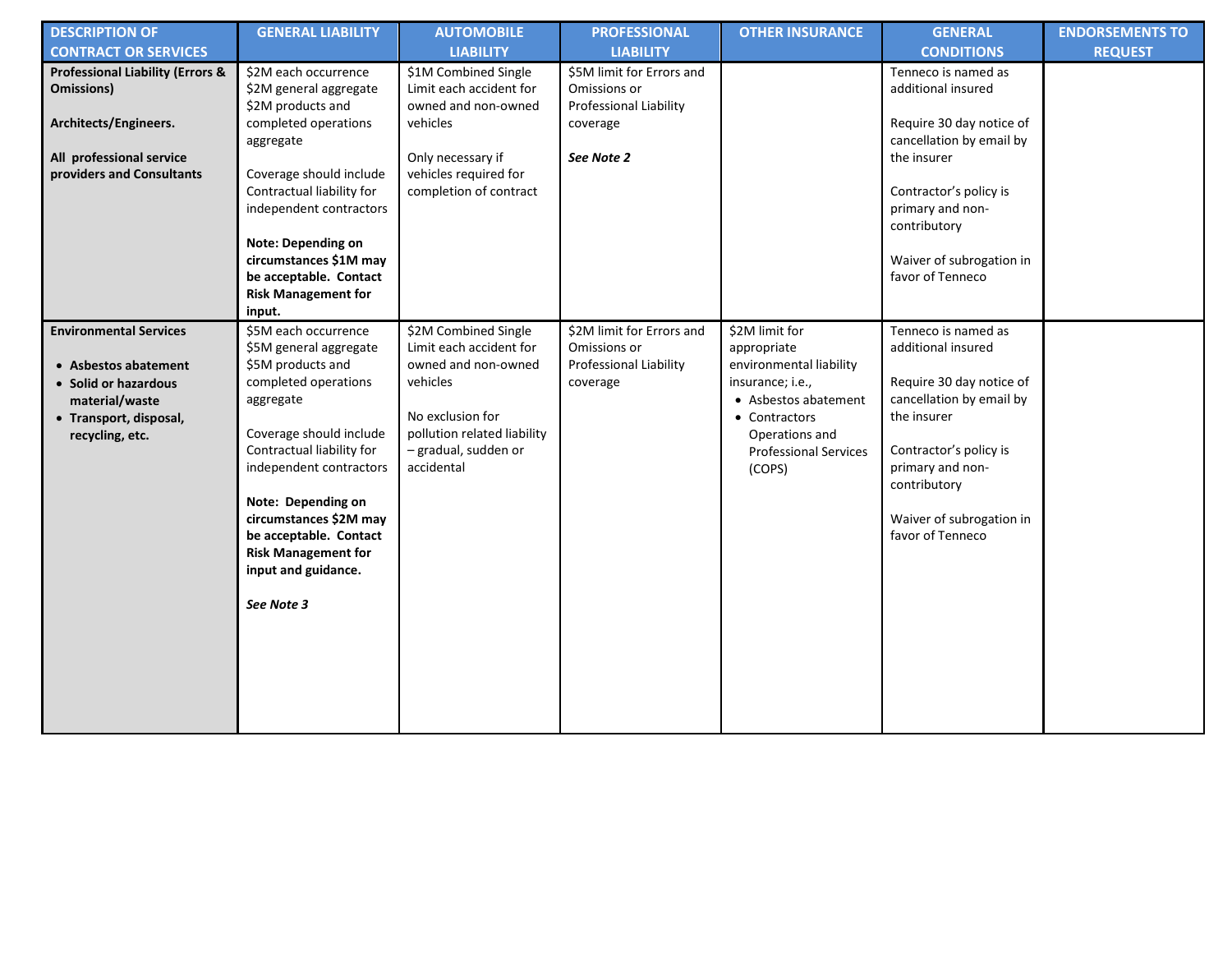| <b>DESCRIPTION OF</b>             | <b>GENERAL LIABILITY</b>  | <b>AUTOMOBILE</b> | <b>PROFESSIONAL</b>      | <b>OTHER INSURANCE</b> | <b>GENERAL</b>           | <b>ENDORSEMENTS TO</b> |
|-----------------------------------|---------------------------|-------------------|--------------------------|------------------------|--------------------------|------------------------|
| <b>CONTRACT OR SERVICES</b>       |                           | <b>LIABILITY</b>  | <b>LIABILITY</b>         |                        | <b>CONDITIONS</b>        | <b>REQUEST</b>         |
| <b>Technology Vendor Services</b> | \$2M each occurrence      |                   | \$5M each occurrence     |                        | Tenneco is named as      |                        |
|                                   | \$2M general aggregate    |                   | covering any and all     |                        | additional insured       |                        |
|                                   | \$2M products and         |                   | errors, omissions or     |                        |                          |                        |
|                                   | completed operations      |                   | negligent acts in the    |                        | Require 30 day notice of |                        |
|                                   | aggregate                 |                   | delivery of products and |                        | cancellation by email by |                        |
|                                   |                           |                   | services under this      |                        | the insurer              |                        |
|                                   | Coverage should include   |                   | <b>Technology Vendor</b> |                        |                          |                        |
|                                   | Contractual liability for |                   | Agreement Such errors    |                        | Contractor's policy is   |                        |
|                                   | independent contractors   |                   | and omissions insurance  |                        | primary and non-         |                        |
|                                   |                           |                   | shall include coverage   |                        | contributory             |                        |
|                                   |                           |                   | for claims and losses    |                        |                          |                        |
|                                   |                           |                   | with respect to network  |                        | Waiver of subrogation in |                        |
|                                   |                           |                   | risks (such as data      |                        | favor of Tenneco         |                        |
|                                   |                           |                   | breaches, unauthorized   |                        |                          |                        |
|                                   |                           |                   | access/use, ID theft,    |                        |                          |                        |
|                                   |                           |                   | invasion of privacy,     |                        |                          |                        |
|                                   |                           |                   | damage/loss/theft of     |                        |                          |                        |
|                                   |                           |                   | data, degradation,       |                        |                          |                        |
|                                   |                           |                   | downtime, etc.) and      |                        |                          |                        |
|                                   |                           |                   | intellectual property    |                        |                          |                        |
|                                   |                           |                   | infringement, such as    |                        |                          |                        |
|                                   |                           |                   | copyrights, trademarks,  |                        |                          |                        |
|                                   |                           |                   | service marks and trade  |                        |                          |                        |
|                                   |                           |                   | dress.                   |                        |                          |                        |
|                                   |                           |                   |                          |                        |                          |                        |

| <b>DESCRIPTION OF</b>                     | <b>GENERAL LIABILITY</b>  | <b>AUTOMOBILE</b> | <b>PROFESSIONAL</b> | <b>OTHER INSURANCE</b> | <b>GENERAL</b>           | <b>ENDORSEMENTS TO</b>   |
|-------------------------------------------|---------------------------|-------------------|---------------------|------------------------|--------------------------|--------------------------|
| <b>CONTRACT OR SERVICES</b>               |                           | <b>LIABILITY</b>  | <b>LIABILITY</b>    |                        | <b>CONDITIONS</b>        | <b>REQUEST</b>           |
| <b>Real Estate Leases</b>                 | \$2M each occurrence      |                   |                     |                        | Tenneco is named as      | Have Tenneco be named    |
|                                           | \$2M general aggregate    |                   |                     |                        | additional insured       | as an Additional Insured |
| T enneco leasing premises                 | \$2M products and         |                   |                     |                        |                          | - Managers or Lessors of |
| from the Landlord / Owner.                | completed operations      |                   |                     |                        | Require 30 day notice of | Premises                 |
|                                           | aggregate                 |                   |                     |                        | cancellation by email by |                          |
| <b>Important Note:</b>                    |                           |                   |                     |                        | the insurer              |                          |
| If Tenneco subleases premises             | Coverage should include   |                   |                     |                        |                          |                          |
| to a 3 <sup>rd</sup> party, contact Legal | Contractual liability for |                   |                     |                        | Contractor's policy is   |                          |
|                                           | independent contractors   |                   |                     |                        | primary and non-         |                          |
|                                           |                           |                   |                     |                        | contributory             |                          |
|                                           |                           |                   |                     |                        |                          |                          |
|                                           |                           |                   |                     |                        | Waiver of subrogation in |                          |
|                                           |                           |                   |                     |                        | favor of Tenneco         |                          |